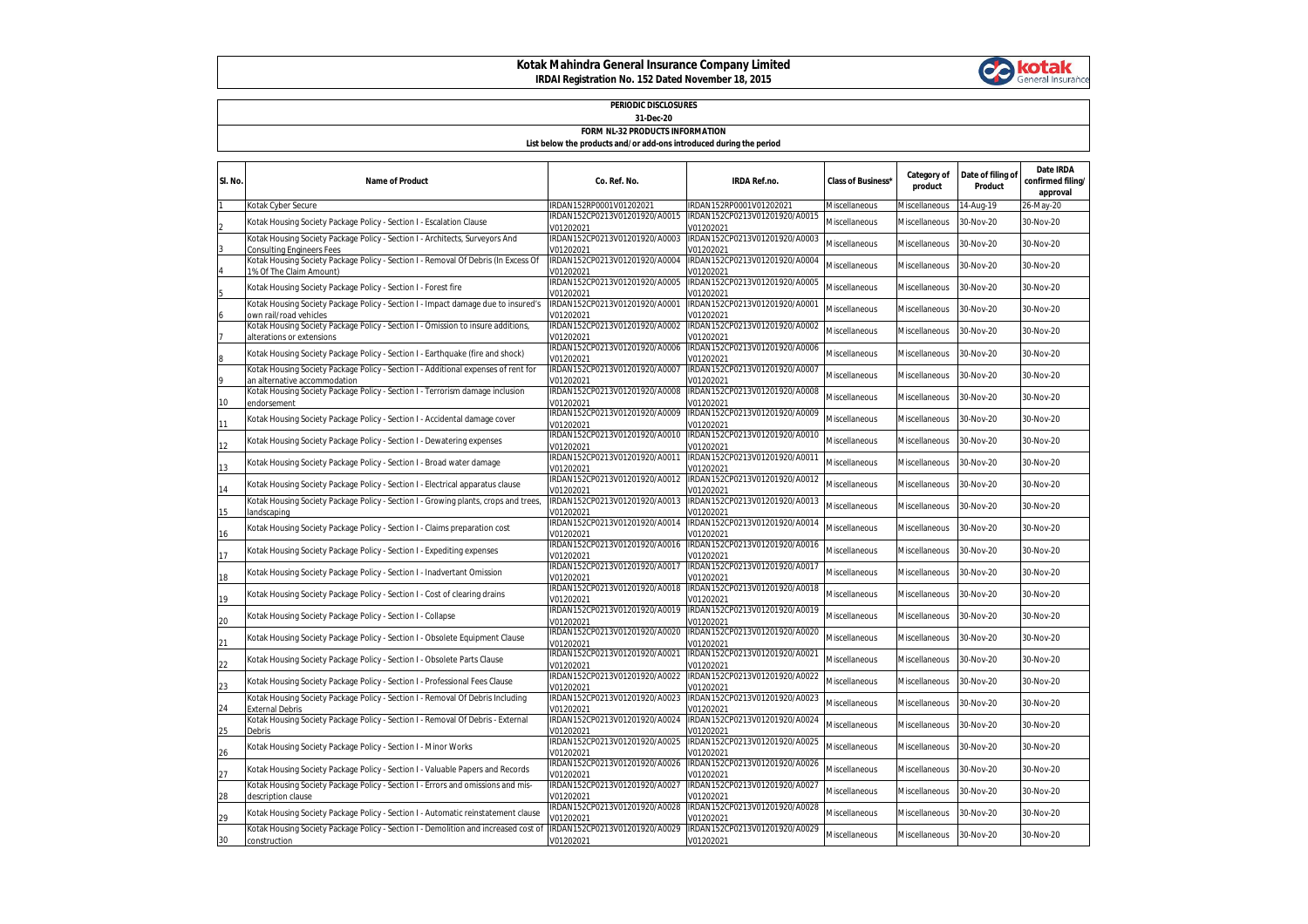| SI. No. | <b>Name of Product</b>                                                                                               | Co. Ref. No.                               | IRDA Ref.no.                               | <b>Class of Business'</b> | Category of<br>product | Date of filing of<br>Product | Date IRDA<br>confirmed filing/<br>approval |
|---------|----------------------------------------------------------------------------------------------------------------------|--------------------------------------------|--------------------------------------------|---------------------------|------------------------|------------------------------|--------------------------------------------|
| 31      | Kotak Housing Society Package Policy - Section I - Key and lock clause                                               | RDAN152CP0213V01201920/A0030<br>/01202021  | IRDAN152CP0213V01201920/A0030<br>V01202021 | Miscellaneous             | Miscellaneous          | 30-Nov-20                    | 30-Nov-20                                  |
| 32      | Kotak Housing Society Package Policy - Section I - Mould & fungi endorsement                                         | IRDAN152CP0213V01201920/A0031<br>V01202021 | IRDAN152CP0213V01201920/A0031<br>V01202021 | Miscellaneous             | Miscellaneous          | 30-Nov-20                    | 30-Nov-20                                  |
| 33      | Kotak Housing Society Package Policy - Section I - Property in the course of<br>construction / erection              | IRDAN152CP0213V01201920/A0032<br>V01202021 | IRDAN152CP0213V01201920/A0032<br>V01202021 | Miscellaneous             | Miscellaneous          | 30-Nov-20                    | 30-Nov-20                                  |
| 34      | Kotak Housing Society Package Policy - Section II - Theft Cover                                                      | IRDAN152CP0213V01201920/A0033<br>V01202021 | IRDAN152CP0213V01201920/A0033<br>V01202021 | <b>Miscellaneous</b>      | Miscellaneous          | 30-Nov-20                    | 30-Nov-20                                  |
| 35      | Kotak Housing Society Package Policy - Section II - Riot, strike and malicious<br>damage                             | IRDAN152CP0213V01201920/A0034<br>V01202021 | IRDAN152CP0213V01201920/A0034<br>V01202021 | <b>Miscellaneous</b>      | Miscellaneous          | 30-Nov-20                    | 30-Nov-20                                  |
| 36      | Kotak Housing Society Package Policy - Section II - First loss basis clause                                          | IRDAN152CP0213V01201920/A0035<br>V01202021 | IRDAN152CP0213V01201920/A0035<br>V01202021 | <b>Miscellaneous</b>      | Miscellaneous          | 30-Nov-20                    | 30-Nov-20                                  |
| 37      | Kotak Housing Society Package Policy - Section II - Terrorism damage Cover<br>Endorsement                            | IRDAN152CP0213V01201920/A0036<br>V01202021 | IRDAN152CP0213V01201920/A0036<br>V01202021 | Miscellaneous             | Miscellaneous          | 30-Nov-20                    | 30-Nov-20                                  |
| 38      | Kotak Housing Society Package Policy - Section III - Third party Liability                                           | IRDAN152CP0213V01201920/A0037<br>V01202021 | IRDAN152CP0213V01201920/A0037<br>V01202021 | Miscellaneous             | Miscellaneous          | 30-Nov-20                    | 30-Nov-20                                  |
| 39      | Kotak Housing Society Package Policy - Section III - Express Freight                                                 | IRDAN152CP0213V01201920/A0038<br>V01202021 | IRDAN152CP0213V01201920/A0038<br>V01202021 | Miscellaneous             | Miscellaneous          | 30-Nov-20                    | 30-Nov-20                                  |
| 40      | Kotak Housing Society Package Policy - Section III - Air Freight                                                     | IRDAN152CP0213V01201920/A0039<br>V01202021 | IRDAN152CP0213V01201920/A0039<br>V01202021 | Miscellaneous             | Miscellaneous          | 30-Nov-20                    | 30-Nov-20                                  |
| 41      | Kotak Housing Society Package Policy - Section III - Additional Customs Duty                                         | IRDAN152CP0213V01201920/A0040<br>V01202021 | IRDAN152CP0213V01201920/A0040<br>V01202021 | Miscellaneous             | Miscellaneous          | 30-Nov-20                    | 30-Nov-20                                  |
| 42      | Cotak Housing Society Package Policy - Section III - Escalation Clause                                               | IRDAN152CP0213V01201920/A0041<br>V01202021 | IRDAN152CP0213V01201920/A0041<br>V01202021 | Viscellaneous             | Miscellaneous          | 30-Nov-20                    | 30-Nov-20                                  |
| 43      | Cotak Housing Society Package Policy - Section III - Parts Undamaged Clause                                          | IRDAN152CP0213V01201920/A0042<br>V01202021 | IRDAN152CP0213V01201920/A0042<br>/01202021 | Viscellaneous             | Miscellaneous          | 30-Nov-20                    | 30-Nov-20                                  |
| 44      | Kotak Housing Society Package Policy - Section III - Owners Surrounding Property                                     | IRDAN152CP0213V01201920/A0043<br>V01202021 | IRDAN152CP0213V01201920/A0043<br>/01202021 | <b>Miscellaneous</b>      | Miscellaneous          | 30-Nov-20                    | 30-Nov-20                                  |
| 45      | Cotak Housing Society Package Policy - Section III - Waiver of Betterment                                            | IRDAN152CP0213V01201920/A0044<br>/01202021 | IRDAN152CP0213V01201920/A0044<br>/01202021 | <b>Miscellaneous</b>      | Miscellaneous          | 30-Nov-20                    | 30-Nov-20                                  |
| 46      | Kotak Housing Society Package Policy - Section III - Inadvertent Omission                                            | RDAN152CP0213V01201920/A0045<br>/01202021  | IRDAN152CP0213V01201920/A0045<br>V01202021 | Miscellaneous             | Miscellaneous          | 30-Nov-20                    | 30-Nov-20                                  |
| 47      | Kotak Housing Society Package Policy - Section III - Professional Fee                                                | RDAN152CP0213V01201920/A0046<br>V01202021  | IRDAN152CP0213V01201920/A0046<br>/01202021 | Miscellaneous             | Miscellaneous          | 30-Nov-20                    | 30-Nov-20                                  |
| 48      | Kotak Housing Society Package Policy - Section III - Omission to insure additions,<br>alterations                    | IRDAN152CP0213V01201920/A0047<br>V01202021 | IRDAN152CP0213V01201920/A0047<br>V01202021 | <b>Miscellaneous</b>      | Miscellaneous          | 30-Nov-20                    | 30-Nov-20                                  |
| 49      | Kotak Housing Society Package Policy - Section III - Claims investigation cost                                       | RDAN152CP0213V01201920/A0048<br>V01202021  | RDAN152CP0213V01201920/A0048<br>V01202021  | <b>Miscellaneous</b>      | Miscellaneous          | 30-Nov-20                    | 30-Nov-20                                  |
| 50      | Kotak Housing Society Package Policy - Section III - Claims preparation cost                                         | IRDAN152CP0213V01201920/A0049<br>V01202021 | IRDAN152CP0213V01201920/A0049<br>V01202021 | <b>Miscellaneous</b>      | Miscellaneous          | 30-Nov-20                    | 30-Nov-20                                  |
| 51      | Kotak Housing Society Package Policy - Section III - Cover for mobile and portable<br>equipment outside the premises | IRDAN152CP0213V01201920/A0050<br>V01202021 | IRDAN152CP0213V01201920/A0050<br>V01202021 | <b>Miscellaneous</b>      | Miscellaneous          | 30-Nov-20                    | 30-Nov-20                                  |
| 52      | Kotak Housing Society Package Policy - Section III - Terrorism Damage Inclusion<br>Endorsement                       | IRDAN152CP0213V01201920/A0051<br>V01202021 | IRDAN152CP0213V01201920/A0051<br>V01202021 | <b>Miscellaneous</b>      | Miscellaneous          | 30-Nov-20                    | 30-Nov-20                                  |
| 53      | Kotak Housing Society Package Policy - Section IV - Third party Liability                                            | IRDAN152CP0213V01201920/A0052<br>V01202021 | IRDAN152CP0213V01201920/A0052<br>V01202021 | <b>Miscellaneous</b>      | Miscellaneous          | 30-Nov-20                    | 30-Nov-20                                  |
| 54      | Kotak Housing Society Package Policy - Section IV - Express Freight                                                  | RDAN152CP0213V01201920/A0053<br>V01202021  | RDAN152CP0213V01201920/A0053<br>V01202021  | Miscellaneous             | Miscellaneous          | 30-Nov-20                    | 30-Nov-20                                  |
| 55      | Kotak Housing Society Package Policy - Section IV - Air Freight                                                      | IRDAN152CP0213V01201920/A0054<br>V01202021 | IRDAN152CP0213V01201920/A0054<br>V01202021 | Miscellaneous             | Miscellaneous          | 30-Nov-20                    | 30-Nov-20                                  |
| 56      | Kotak Housing Society Package Policy - Section IV - Additional Customs Duty                                          | IRDAN152CP0213V01201920/A0055<br>V01202021 | IRDAN152CP0213V01201920/A0055<br>V01202021 | Miscellaneous             | Miscellaneous          | 30-Nov-20                    | 30-Nov-20                                  |
| 57      | Kotak Housing Society Package Policy - Section IV - Escalation Clause                                                | IRDAN152CP0213V01201920/A0056<br>V01202021 | IRDAN152CP0213V01201920/A0056<br>V01202021 | Miscellaneous             | Miscellaneous          | 30-Nov-20                    | 30-Nov-20                                  |
| 58      | Kotak Housing Society Package Policy - Section IV - Parts Undamaged Clause                                           | IRDAN152CP0213V01201920/A0057<br>V01202021 | IRDAN152CP0213V01201920/A0057<br>V01202021 | Miscellaneous             | Miscellaneous          | 30-Nov-20                    | 30-Nov-20                                  |
| 59      | Kotak Housing Society Package Policy - Section IV - Owners Surrounding Property                                      | IRDAN152CP0213V01201920/A0058<br>V01202021 | IRDAN152CP0213V01201920/A0058<br>/01202021 | <b>Miscellaneous</b>      | Miscellaneous          | 30-Nov-20                    | 30-Nov-20                                  |
| 60      | Kotak Housing Society Package Policy - Section IV - Waiver of Betterment                                             | IRDAN152CP0213V01201920/A0059<br>V01202021 | IRDAN152CP0213V01201920/A0059<br>V01202021 | <b>Miscellaneous</b>      | Miscellaneous          | 30-Nov-20                    | 30-Nov-20                                  |
| 61      | Kotak Housing Society Package Policy - Section IV - Inadvertent Omission                                             | IRDAN152CP0213V01201920/A0060<br>/01202021 | IRDAN152CP0213V01201920/A0060<br>/01202021 | Miscellaneous             | Miscellaneous          | 30-Nov-20                    | 30-Nov-20                                  |
| 62      | Cotak Housing Society Package Policy - Section IV - Professional Fee                                                 | RDAN152CP0213V01201920/A0061<br>V01202021  | IRDAN152CP0213V01201920/A0061<br>/01202021 | <b>Miscellaneous</b>      | Miscellaneous          | 30-Nov-20                    | 30-Nov-20                                  |
| 63      | Kotak Housing Society Package Policy - Section IV - Omission to insure additions,<br>alterations                     | IRDAN152CP0213V01201920/A0062<br>V01202021 | IRDAN152CP0213V01201920/A0062<br>V01202021 | <b>Miscellaneous</b>      | Miscellaneous          | 30-Nov-20                    | 30-Nov-20                                  |
| 64      | Kotak Housing Society Package Policy - Section IV - Claims investigation cost                                        | IRDAN152CP0213V01201920/A0063<br>/01202021 | IRDAN152CP0213V01201920/A0063<br>/01202021 | Miscellaneous             | Miscellaneous          | 30-Nov-20                    | 30-Nov-20                                  |
| 65      | Kotak Housing Society Package Policy - Section IV - Claims preparation cost                                          | IRDAN152CP0213V01201920/A0064<br>V01202021 | IRDAN152CP0213V01201920/A0064<br>V01202021 | Miscellaneous             | Miscellaneous          | 30-Nov-20                    | 30-Nov-20                                  |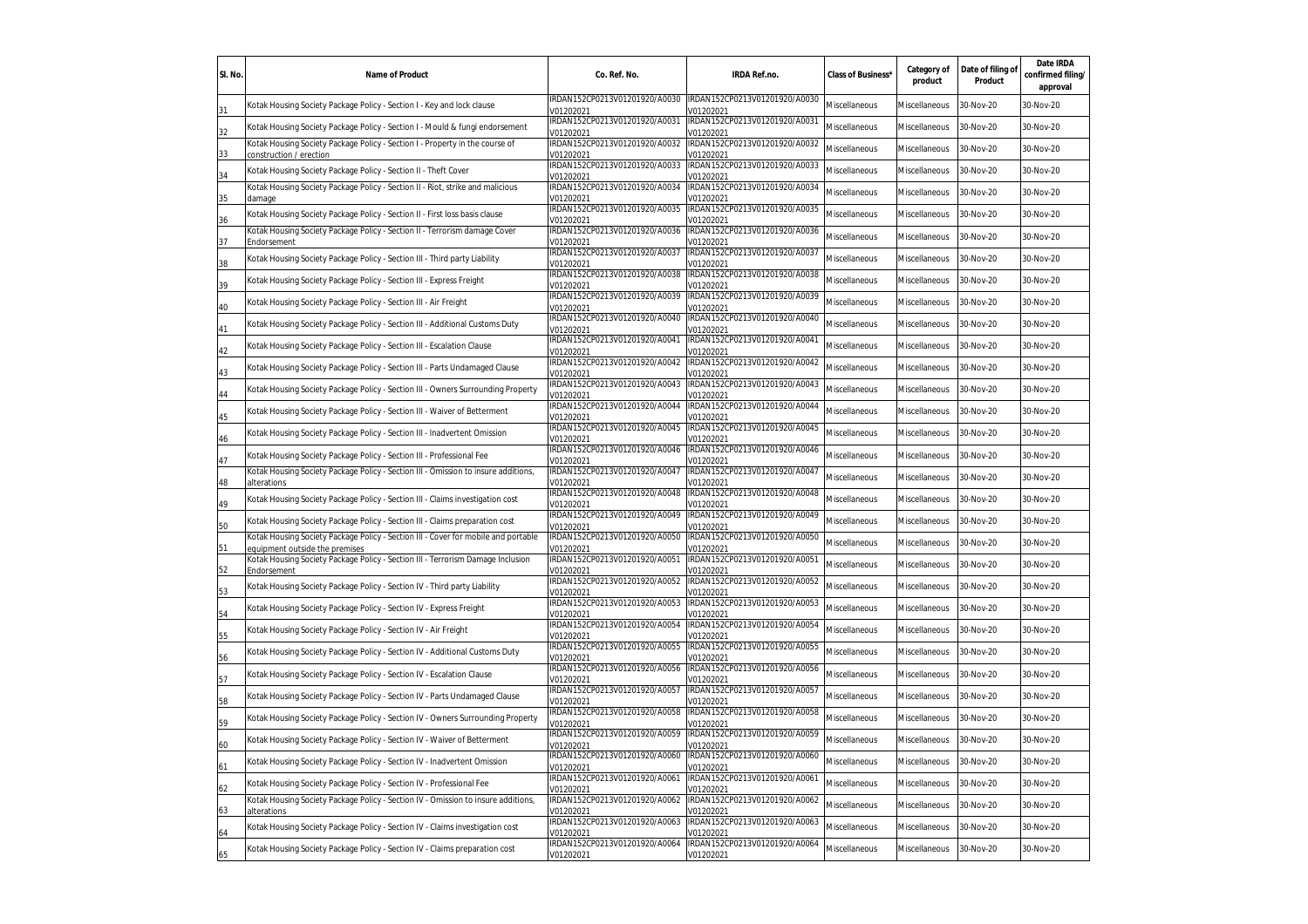| SI. No. | <b>Name of Product</b>                                                                                                                     | Co. Ref. No.                               | IRDA Ref.no.                               | Class of Business*   | Category of<br>product | Date of filing of<br>Product | Date IRDA<br>confirmed filing/<br>approval |
|---------|--------------------------------------------------------------------------------------------------------------------------------------------|--------------------------------------------|--------------------------------------------|----------------------|------------------------|------------------------------|--------------------------------------------|
| 66      | Kotak Housing Society Package Policy - Section IV - Cover for mobile and portable<br>equipment outside the premises                        | IRDAN152CP0213V01201920/A0065<br>/01202021 | IRDAN152CP0213V01201920/A0065<br>/01202021 | Miscellaneous        | Miscellaneous          | 30-Nov-20                    | 30-Nov-20                                  |
| 67      | Kotak Housing Society Package Policy - Section V - Third party Liability                                                                   | IRDAN152CP0213V01201920/A0066<br>/01202021 | IRDAN152CP0213V01201920/A0066<br>/01202021 | Miscellaneous        | Miscellaneous          | 30-Nov-20                    | 30-Nov-20                                  |
| 68      | Kotak Housing Society Package Policy - Section V - Express Freight                                                                         | IRDAN152CP0213V01201920/A0067<br>/01202021 | IRDAN152CP0213V01201920/A0067<br>/01202021 | Miscellaneous        | Miscellaneous          | 30-Nov-20                    | 30-Nov-20                                  |
| 69      | Kotak Housing Society Package Policy - Section V - Air Freight                                                                             | IRDAN152CP0213V01201920/A0068<br>/01202021 | IRDAN152CP0213V01201920/A0068<br>/01202021 | <b>Miscellaneous</b> | Miscellaneous          | 30-Nov-20                    | 30-Nov-20                                  |
| 70      | Kotak Housing Society Package Policy - Section V - Additional Customs Duty                                                                 | IRDAN152CP0213V01201920/A0069<br>/01202021 | IRDAN152CP0213V01201920/A0069<br>/01202021 | Miscellaneous        | <b>Miscellaneous</b>   | 30-Nov-20                    | 30-Nov-20                                  |
| 71      | Kotak Housing Society Package Policy - Section V - Escalation Clause                                                                       | IRDAN152CP0213V01201920/A0070<br>V01202021 | IRDAN152CP0213V01201920/A0070<br>/01202021 | Miscellaneous        | <b>Miscellaneous</b>   | 30-Nov-20                    | 30-Nov-20                                  |
| 72      | Kotak Housing Society Package Policy - Section V - Parts Undamaged Clause                                                                  | IRDAN152CP0213V01201920/A0071<br>V01202021 | IRDAN152CP0213V01201920/A0071<br>/01202021 | Miscellaneous        | Miscellaneous          | 30-Nov-20                    | 30-Nov-20                                  |
| 73      | Kotak Housing Society Package Policy - Section V - Owners Surrounding Property                                                             | IRDAN152CP0213V01201920/A0072<br>V01202021 | IRDAN152CP0213V01201920/A0072<br>/01202021 | Miscellaneous        | Miscellaneous          | 30-Nov-20                    | 30-Nov-20                                  |
| 74      | Kotak Housing Society Package Policy - Section V - Waiver of Betterment                                                                    | IRDAN152CP0213V01201920/A0073<br>V01202021 | IRDAN152CP0213V01201920/A0073<br>/01202021 | Miscellaneous        | Miscellaneous          | 30-Nov-20                    | 30-Nov-20                                  |
| 75      | Kotak Housing Society Package Policy - Section V - Inadvertent Omission                                                                    | IRDAN152CP0213V01201920/A0074<br>V01202021 | IRDAN152CP0213V01201920/A0074<br>/01202021 | <b>Miscellaneous</b> | Miscellaneous          | 30-Nov-20                    | 30-Nov-20                                  |
| 76      | Kotak Housing Society Package Policy - Section V - Professional Fee                                                                        | IRDAN152CP0213V01201920/A0075<br>V01202021 | IRDAN152CP0213V01201920/A0075<br>/01202021 | <b>Miscellaneous</b> | Miscellaneous          | 30-Nov-20                    | 30-Nov-20                                  |
| 77      | Kotak Housing Society Package Policy - Section V - Omission to insure additions,<br>alterations                                            | IRDAN152CP0213V01201920/A0076<br>V01202021 | IRDAN152CP0213V01201920/A0076<br>/01202021 | <b>Miscellaneous</b> | Miscellaneous          | 30-Nov-20                    | 30-Nov-20                                  |
| 78      | Kotak Housing Society Package Policy - Section V - Claims investigation cost                                                               | IRDAN152CP0213V01201920/A0077<br>/01202021 | IRDAN152CP0213V01201920/A0077<br>/01202021 | <b>Miscellaneous</b> | Miscellaneous          | 30-Nov-20                    | 30-Nov-20                                  |
| 79      | Kotak Housing Society Package Policy - Section V - Claims preparation cost                                                                 | IRDAN152CP0213V01201920/A0078<br>/01202021 | IRDAN152CP0213V01201920/A0078<br>/01202021 | Miscellaneous        | Miscellaneous          | 30-Nov-20                    | 30-Nov-20                                  |
| 80      | Kotak Housing Society Package Policy - Section V - Cover for mobile and portable<br>equipment outside the premises                         | IRDAN152CP0213V01201920/A0079<br>/01202021 | RDAN152CP0213V01201920/A0079<br>/01202021  | Miscellaneous        | Miscellaneous          | 30-Nov-20                    | 30-Nov-20                                  |
| 81      | Kotak Housing Society Package Policy - Section VI - Geographical Scope -<br>Worldwide                                                      | RDAN152CP0213V01201920/A0080<br>/01202021  | IRDAN152CP0213V01201920/A0080<br>/01202021 | Miscellaneous        | Miscellaneous          | 30-Nov-20                    | 30-Nov-20                                  |
| 82      | Kotak Housing Society Package Policy - Section VI - Mechanical Or Electrical<br>Derangement/Breakdown                                      | RDAN152CP0213V01201920/A0081<br>/01202021  | IRDAN152CP0213V01201920/A0081<br>V01202021 | Miscellaneous        | Miscellaneous          | 30-Nov-20                    | 30-Nov-20                                  |
| 83      | Kotak Housing Society Package Policy - Section VI - First Loss Basis Clause                                                                | IRDAN152CP0213V01201920/A0082<br>V01202021 | IRDAN152CP0213V01201920/A0082<br>V01202021 | Miscellaneous        | Miscellaneous          | 30-Nov-20                    | 30-Nov-20                                  |
| 84      | Kotak Housing Society Package Policy - Section VI - New For Old Basis Clause                                                               | IRDAN152CP0213V01201920/A0083<br>V01202021 | IRDAN152CP0213V01201920/A0083<br>/01202021 | Miscellaneous        | Miscellaneous          | 30-Nov-20                    | 30-Nov-20                                  |
| 85      | Kotak Housing Society Package Policy - Section VI - Terrorism Damage Cover<br>Endorsement                                                  | IRDAN152CP0213V01201920/A0084<br>/01202021 | IRDAN152CP0213V01201920/A0084<br>V01202021 | <b>Miscellaneous</b> | Miscellaneous          | 30-Nov-20                    | 30-Nov-20                                  |
| 86      | Kotak Housing Society Package Policy - Section VII - Cash Kept Overnight At<br>Proprietor's, Partner's, Director's House Due To Exigencies | IRDAN152CP0213V01201920/A0085<br>V01202021 | IRDAN152CP0213V01201920/A0085<br>V01202021 | Miscellaneous        | Miscellaneous          | 30-Nov-20                    | 30-Nov-20                                  |
| 87      | Kotak Housing Society Package Policy - Section VII - Assault Risks                                                                         | RDAN152CP0213V01201920/A0086<br>/01202021  | IRDAN152CP0213V01201920/A0086<br>/01202021 | Miscellaneous        | Miscellaneous          | 30-Nov-20                    | 30-Nov-20                                  |
| 88      | Kotak Housing Society Package Policy - Section VII - Theft                                                                                 | RDAN152CP0213V01201920/A0087<br>/01202021  | IRDAN152CP0213V01201920/A0087<br>/01202021 | Miscellaneous        | Miscellaneous          | 30-Nov-20                    | 30-Nov-20                                  |
| 89      | Kotak Housing Society Package Policy - Section VII - Damage to Safe                                                                        | IRDAN152CP0213V01201920/A0088<br>/01202021 | IRDAN152CP0213V01201920/A0088<br>/01202021 | Miscellaneous        | Miscellaneous          | 30-Nov-20                    | 30-Nov-20                                  |
| 90      | Kotak Housing Society Package Policy - Section VII - Infidelity of Cash carrying<br>emplovees                                              | IRDAN152CP0213V01201920/A0089<br>/01202021 | IRDAN152CP0213V01201920/A0089<br>/01202021 | Miscellaneous        | Miscellaneous          | 30-Nov-20                    | 30-Nov-20                                  |
| 91      | Kotak Housing Society Package Policy - Section VII - Loss of personal effects of<br><b>Imployees</b>                                       | IRDAN152CP0213V01201920/A0090<br>/01202021 | IRDAN152CP0213V01201920/A0090<br>/01202021 | Miscellaneous        | Miscellaneous          | 30-Nov-20                    | 30-Nov-20                                  |
| 92      | Kotak Housing Society Package Policy - Section VII - Terrorism Damage Cover                                                                | IRDAN152CP0213V01201920/A0091<br>/01202021 | IRDAN152CP0213V01201920/A0091<br>/01202021 | Miscellaneous        | Miscellaneous          | 30-Nov-20                    | 30-Nov-20                                  |
| 93      | Kotak Housing Society Package Policy - Section VII - Use of Duplicate Key                                                                  | IRDAN152CP0213V01201920/A0092<br>/01202021 | IRDAN152CP0213V01201920/A0092<br>/01202021 | Miscellaneous        | Miscellaneous          | 30-Nov-20                    | 30-Nov-20                                  |
| 94      | Kotak Housing Society Package Policy - Section VII- Off roll/ Contractor's Employees                                                       | RDAN152CP0213V01201920/A0093<br>V01202021  | IRDAN152CP0213V01201920/A0093<br>/01202021 | Miscellaneous        | Miscellaneous          | 30-Nov-20                    | 30-Nov-20                                  |
| 95      | Kotak Housing Society Package Policy - Section VII - Strike, Riot and Civil<br>Commotion                                                   | IRDAN152CP0213V01201920/A0094<br>V01202021 | IRDAN152CP0213V01201920/A0094<br>/01202021 | Miscellaneous        | Miscellaneous          | 30-Nov-20                    | 30-Nov-20                                  |
| 96      | Kotak Housing Society Package Policy - Section VIII - Additional expenses extension                                                        | RDAN152CP0213V01201920/A0095<br>/01202021  | IRDAN152CP0213V01201920/A0095<br>/01202021 | Miscellaneous        | Miscellaneous          | 30-Nov-20                    | 30-Nov-20                                  |
| 97      | Kotak Housing Society Package Policy - Section VIII - Contractual Employee(s)<br>Extension                                                 | IRDAN152CP0213V01201920/A0096<br>/01202021 | IRDAN152CP0213V01201920/A0096<br>/01202021 | Miscellaneous        | Miscellaneous          | 30-Nov-20                    | 30-Nov-20                                  |
| 98      | Kotak Housing Society Package Policy - Section VIII - Retroactive Period                                                                   | IRDAN152CP0213V01201920/A0097<br>V01202021 | RDAN152CP0213V01201920/A0097<br>V01202021  | Miscellaneous        | Miscellaneous          | 30-Nov-20                    | 30-Nov-20                                  |
| 99      | Kotak Housing Society Package Policy - Section VIII - Coverage for Foreign Exchange                                                        | IRDAN152CP0213V01201920/A0098<br>V01202021 | IRDAN152CP0213V01201920/A0098<br>/01202021 | <b>Miscellaneous</b> | Miscellaneous          | 30-Nov-20                    | 30-Nov-20                                  |
| 100     | Kotak Housing Society Package Policy - Section XI - Geographical scope - worldwide                                                         | IRDAN152CP0213V01201920/A0099<br>V01202021 | IRDAN152CP0213V01201920/A0099<br>V01202021 | Miscellaneous        | Miscellaneous          | 30-Nov-20                    | 30-Nov-20                                  |